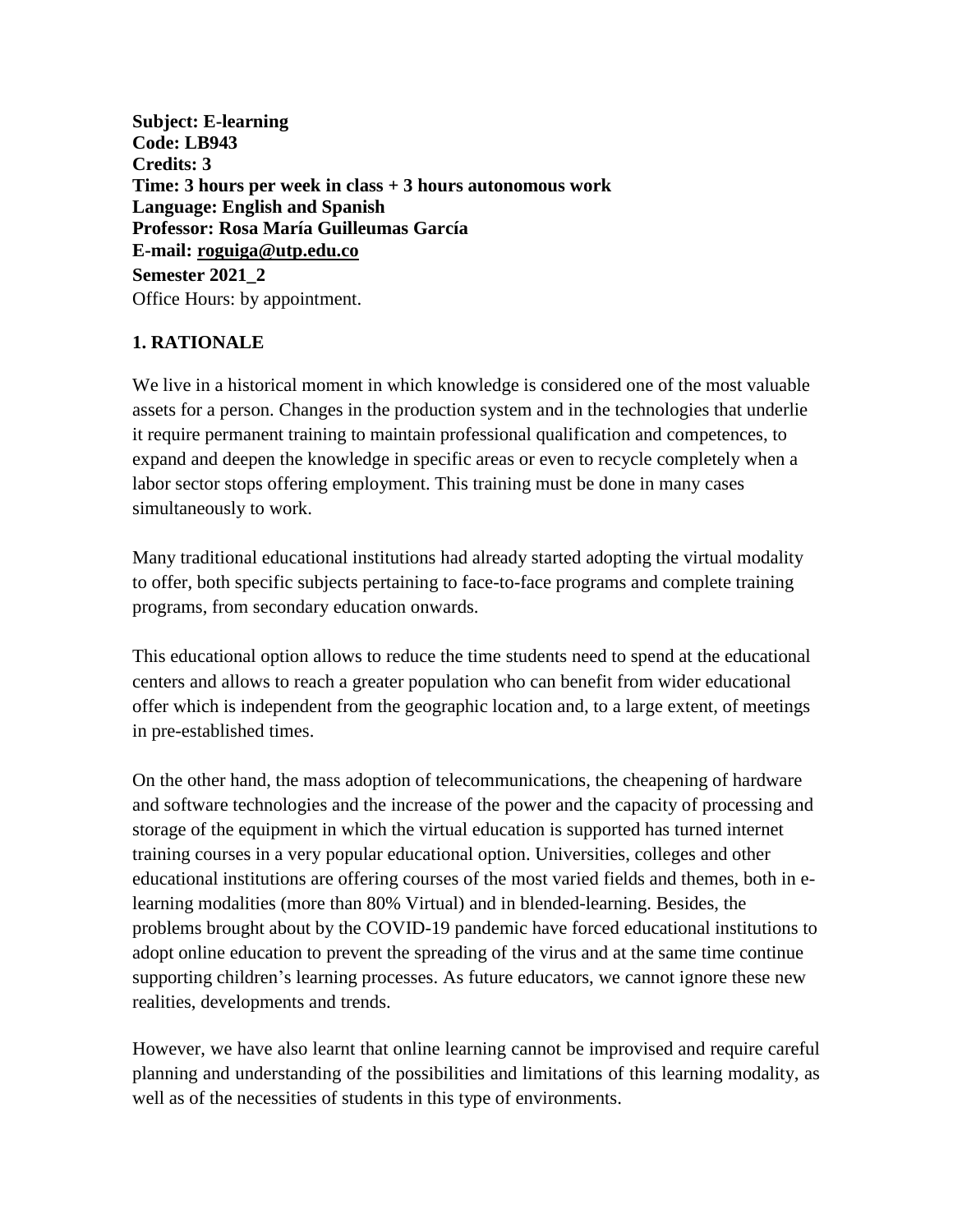Thus, this course aims to contribute to the professional profile of the B.A. in Bilingualism: English-Spanish by providing pre-service teachers the theoretical and practical guidance towards the design, production and assessment of an e-learning experience appropriate for a specific teaching context.

The course seeks to develop and strengthen the pedagogical, didactic and linguistic competences that teachers-to-be require in order to gain awareness of the processes that take place when planning and evaluating teaching sequences and courses, particularly on online contexts.

## **2. MAIN GOAL**

Design, create and pilot an e-learning experience.

#### B.A. IN BILINGUALISM LEARNING OUTCOMES E- LEARNING COURSE LEARNING OUTCOMES By the end of the Curriculum Design course, the students will be able to: Utiliza el español y el inglés con altos niveles de suficiencia en el ámbito social, académico y profesional, y con consciencia intercultural relacional, funcional y crítica. **Knowledge:** the student · Develops their understanding of the particularities of language use in virtual environments and in the production of resources and activities for online teaching and learning experiences. · Appropriates specific terminology for the online course design and creation processes. **Abilities:** the student · Analyzes, reads and understands oral and written texts produced for native speakers in relation to different aspects of the design of e-learning experiences. · Reads with a medium to high degree of independence, adapting style and speed of reading to different texts and purposes and scan quickly through long and complex texts, locating relevant details. · Uses their communicative competence in English and Spanish to adapt oral and written performance to the needs of the virtual medium and the different audiences the message is addressed to. · Presents ideas and arguments using correctly the language as well as the specific terminology of virtual environments. · Writes texts on a range of academic topics within their professional field with a medium to high degree of linguistic accuracy and employing specific professional vocabulary.

# **3. LEARNING OUTCOMES**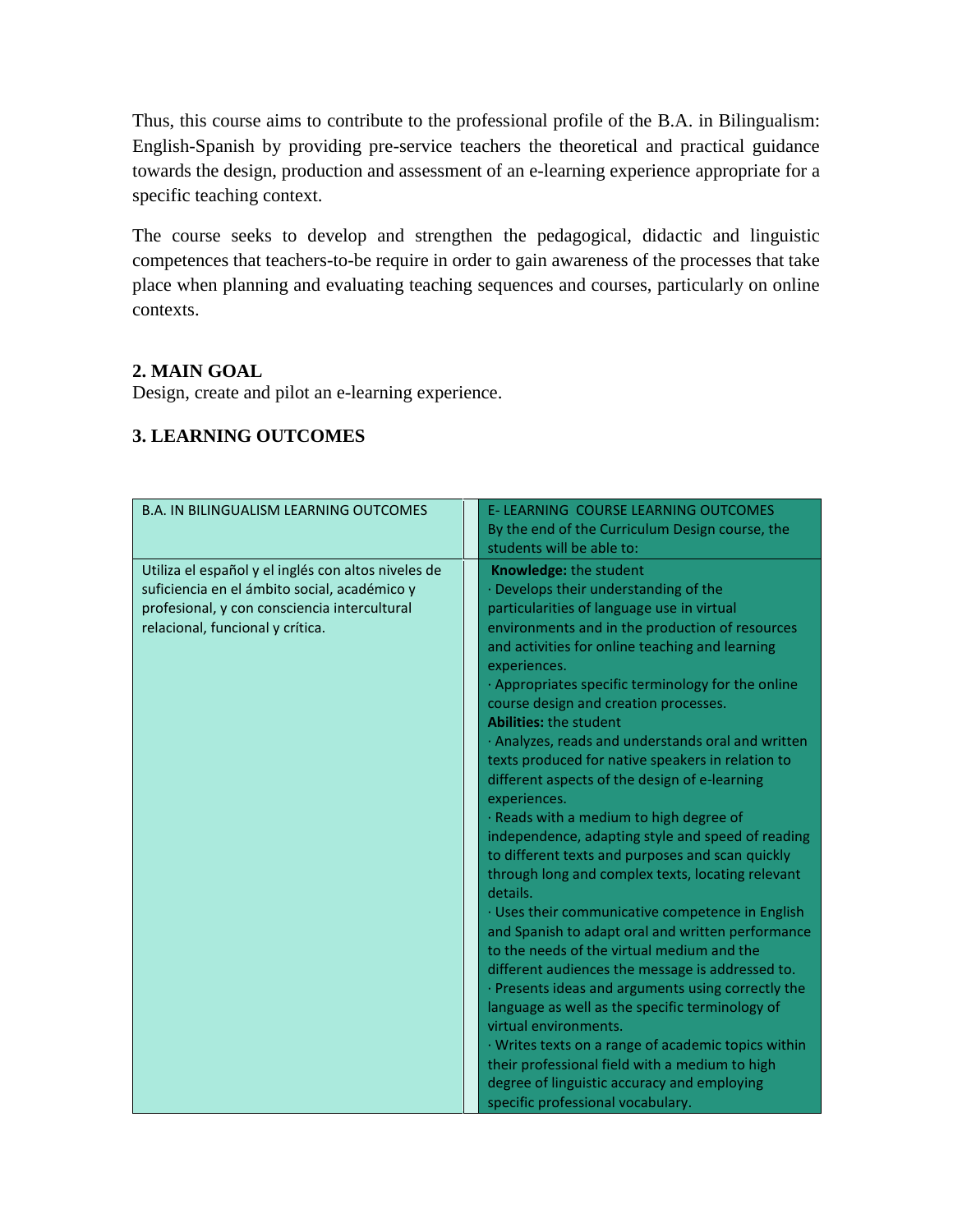| Planea e implementa, de forma flexible y<br>creativa, actividades de enseñanza y aprendizaje<br>que generen ambientes propicios para el<br>desarrollo de procesos bilingües de los<br>estudiantes, aplicando saberes generales y<br>pedagógicos, las teorías de la lingüística aplicada<br>y la didáctica de las lenguas, las políticas<br>educativas y lingüísticas para responder a las<br>necesidades cognitivas, lingüísticas, afectivas,<br>socio-culturales y económicas de diversos<br>contextos educativos/los educandos. | Knowledge: the student<br>· Knows and appropriates characteristics of a<br>teacher and a student who will perform in online<br>teaching environments.<br>Learns about instructional design models to design<br>online learning courses.<br>· Knows the characteristics of the materials and<br>activities that are developed for online courses.<br>Learns about different alternatives for interaction<br>in online teaching and learning environments.<br><b>Abilities: the student</b><br>· Analyzes, evaluates and produces resources and<br>activities for an online bilingual development<br>course, integrating technological, disciplinary,<br>pedagogical and intercultural principles.                                                                                                                                              |
|-----------------------------------------------------------------------------------------------------------------------------------------------------------------------------------------------------------------------------------------------------------------------------------------------------------------------------------------------------------------------------------------------------------------------------------------------------------------------------------------------------------------------------------|-----------------------------------------------------------------------------------------------------------------------------------------------------------------------------------------------------------------------------------------------------------------------------------------------------------------------------------------------------------------------------------------------------------------------------------------------------------------------------------------------------------------------------------------------------------------------------------------------------------------------------------------------------------------------------------------------------------------------------------------------------------------------------------------------------------------------------------------------|
| Incorpora reflexivamente y con criterio<br>pedagógico el uso de las TIC en el desarrollo de<br>procesos educativos.                                                                                                                                                                                                                                                                                                                                                                                                               | Knowledge: the student<br>Appropriates criteria of efficiency, usability and<br>design in relation to online learning management<br>platforms.<br><b>Abilities: the student</b><br>· Evaluates and recommends learning management<br>platforms and digital tools for the development of<br>online learning experiences appropriate to<br>different purposes and types of learners.<br>·Use of the TPACK reference framework to make<br>decisions about the most appropriate digital tools<br>for each teaching need in the framework of online<br>education as well as to respond to the learning<br>tasks that are proposed in the course.                                                                                                                                                                                                   |
| Analiza, diseña y adapta instrumentos y<br>estrategias para evaluar y autoevaluar tanto el<br>desarrollo bilingüe y bicultural de los estudiantes<br>como su propia práctica educativa a fin de<br>reflexionar y plantear acciones de mejora que<br>promuevan su desarrollo profesional.                                                                                                                                                                                                                                          | Knowledge: the student<br>· Knows principles of evaluation in online learning<br>spaces.<br><b>Abilities: the student</b><br>· Participates in constructive discussions in the<br>classroom about the possibilities and difficulties of<br>assessing bilingual development in virtual learning<br>spaces.<br>. The student creates activities that allow the<br>evaluation of the competences developed by<br>students in an online course<br>· Takes advantage of the possibilities for<br>professional and personal development that extra-<br>curricular spaces such as conferences, webinars, or<br>online courses allow<br>· Participates in class discussions and debates<br>about the conditions and needs of the educational<br>system in relation to online education and the<br>possibilities of democratizing access to education. |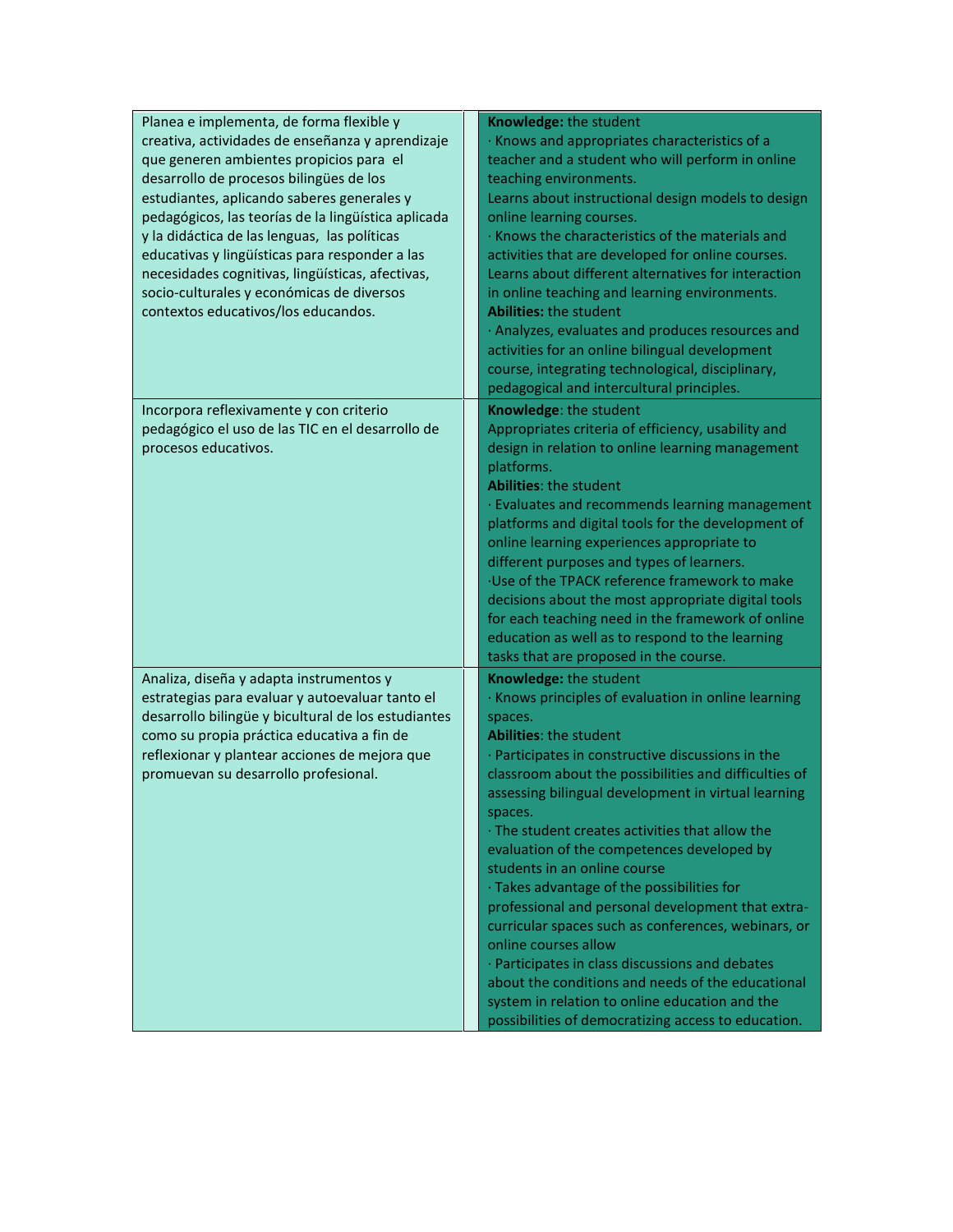| Construye, gestiona e implementa propuestas<br>estratégicas de trabajo en su campo profesional<br>fundamentadas en principios disciplinares,<br>pedagógicos, investigativos e interculturales<br>como resultado del trabajo colaborativo en el<br>que hace uso de sus fortalezas, habilidades<br>propias y del colectivo | Knowledge: The student<br>· Understands and appropriates the principles of<br>collaborative work.<br><b>Abilities: The student</b><br>· Cooperates in work teams in the development of<br>products and activities for an online bilingual<br>development course, respecting the opinions and<br>proposals of their colleagues and presenting their<br>own in an argumentative way                                                                                                         |
|--------------------------------------------------------------------------------------------------------------------------------------------------------------------------------------------------------------------------------------------------------------------------------------------------------------------------|-------------------------------------------------------------------------------------------------------------------------------------------------------------------------------------------------------------------------------------------------------------------------------------------------------------------------------------------------------------------------------------------------------------------------------------------------------------------------------------------|
| Participa en espacios y actividades<br>institucionales, curriculares y extracurriculares<br>en los que se apropia y desarrolla su dimensión<br>ética, socio- política, corporal y espiritual en pro<br>de la construcción de un Ethos democrático,<br>político y en derechos humanos.                                    | <b>Knowledge: The student</b><br>· Appropriates different alternatives to<br>autonomously continue their personal and<br>professional development in alternative spaces to<br>the classroom.<br><b>Abilities: The student</b><br>· Selects and takes an online course for their<br>professional or personal development.<br>· Interacts with learners of diverse geographic<br>backgrounds and academic backgrounds through<br>their participation in an extracurricular online<br>course |
| Apropia criterios de sostenibilidad ambiental<br>en la vida profesional y cotidiana.                                                                                                                                                                                                                                     | Knowledge: The student<br>· Considers elements of environmental<br>sustainability in their pedagogical practices<br><b>Abilities: The student</b><br>· Uses themes that promote environmental<br>awareness and sustainability in their bilingual<br>development activities.<br>Reduces the use of paper by using digital tools and<br>platforms to support teaching and learning<br>processes.                                                                                            |

### **5. METHODOLOGY**

The proposed methodology for the course is aligned with socio - constructivist, criticalreflexive, humanist and content-based teaching models. Course participants interact with theories of virtual learning taking them as the foundation for the design and development of online resources and experiences for teaching English. There is a constant reflection throughout the course on issues like virtual learning environments, the implications of learning a foreign language through virtual channels, virtual roles as student and tutor and relevance of learning objects and resources.

Similarly, the participant of this course assesses one of the possible virtual environments for teaching the English language and the technological tools that exist in relation to the needs of the course design. Hetero and peer assessment are permanent, as the participants present their work to be evaluated by their peers and the professor. From the humanistic aspect, communication in virtual environments is addressed as a key element in this type of education, leading to reflection on the importance of mentoring, moderation and motivation in virtual environments.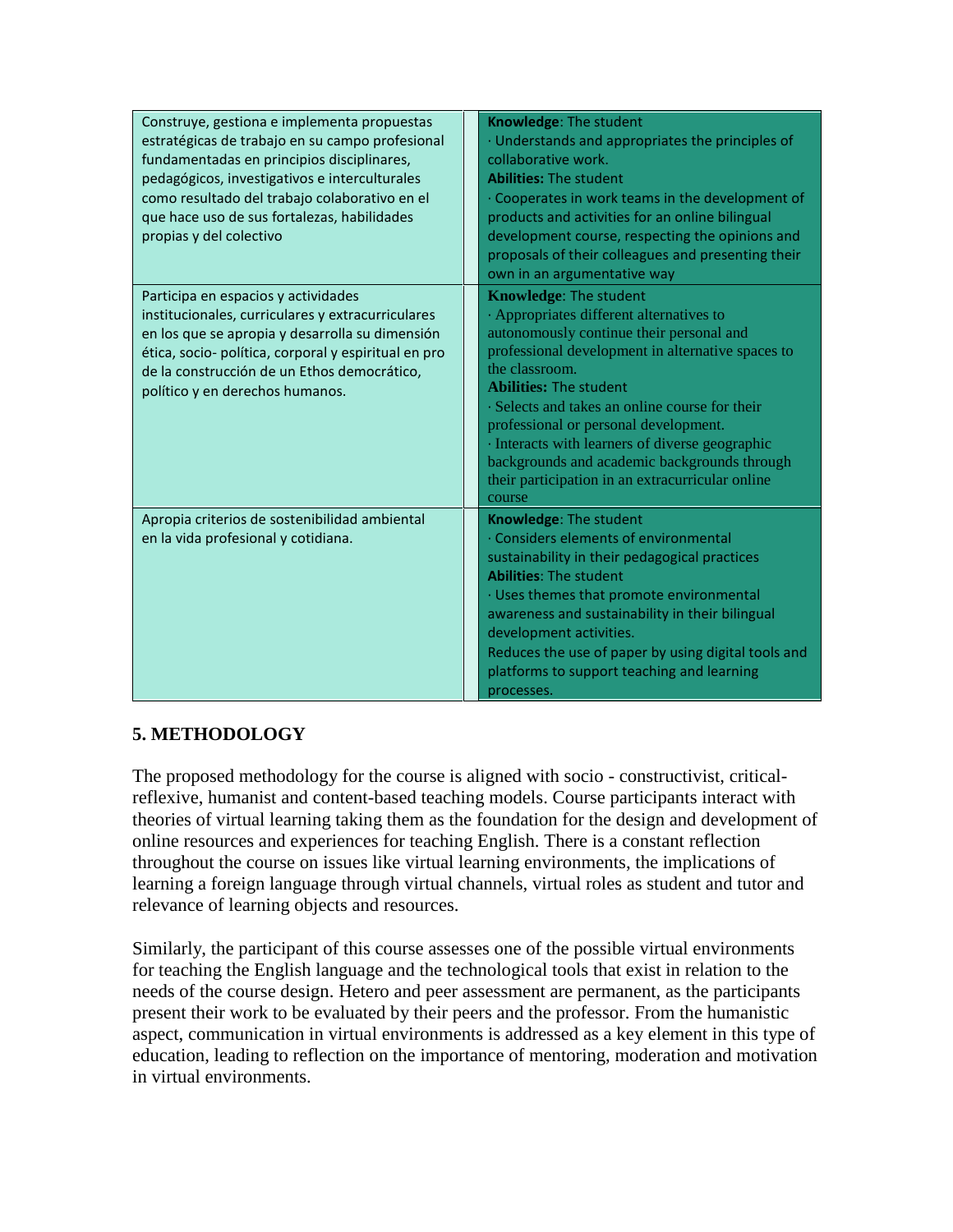Some activities will be held as evidence of the application of this methodology are the following:

Presentations by the teacher and students on specific topics.

Assigned tasks to students based on the reading of selected documents.

Activities of stimulation and strengthening of autonomous learning by encouraging consultation and research related topics.

Creation of digital educational resources and activities, outlines, etc.

Exploration of banks of digital resources and tools for the production of said resources and materials.

| <b>CONTENTS AND TENTATIVE SCHEDULE</b> |                                                                                                                                                                                                                                                                                                                                                                                                                                                            |
|----------------------------------------|------------------------------------------------------------------------------------------------------------------------------------------------------------------------------------------------------------------------------------------------------------------------------------------------------------------------------------------------------------------------------------------------------------------------------------------------------------|
| <b>Module</b>                          | Online education<br>W1. Presentation and on-going tasks<br>W2. Online vs Face to face learning. Teacher's and<br>Student's roles.<br>W3. LMS for language learning and teaching:<br>Moodle/Google Classroom/Edmodo<br>/Canvas/Chamilo/other<br>W4. What is instructional design? Models (ADDIE/<br>Understanding by Design/Dick and Carey) Objectives<br>$\left(\text{Bloom} / \text{SOLO} / \right)$<br>W <sub>5</sub> . Motivation in online environment |
| <b>Module</b><br>$\overline{2}$        | Developing contents and activities for on-line environments I<br>W6. Analyzing and planning a course<br>: chronograms/description of activities/selection of<br>materials<br>W7 Digital literacies (Producing materials for e-learning<br>(lessons: nutshell essays/bite-sized information<br>W8. Podcasts<br>W 9. Writing strategies<br>W 10. Visual Design/<br>W11 Transmediation and Crossmedia                                                         |
| <b>Module</b><br>З                     | Developing contents and activities for online environments II<br>W12-W13. Interactivity in e-learning (Forums/Chat<br>rooms/ Live Video websites)                                                                                                                                                                                                                                                                                                          |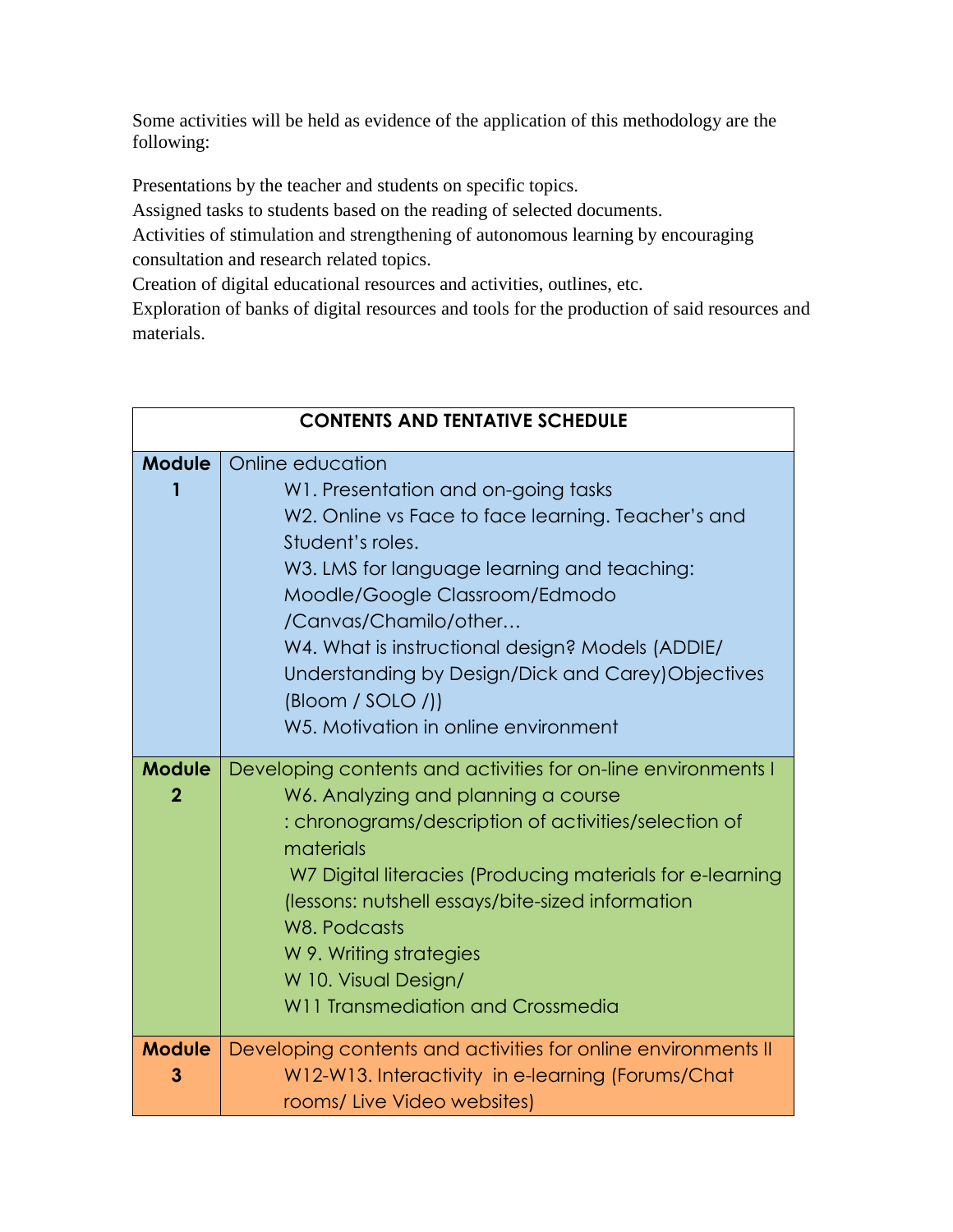# **6. EVALUATION**

**Participation in an online course: 10% of final grade**. Students will join an online course of their choice and present a documented report about their participation in it and their opinions and reflections about the experience in relation with the course design and the guidance and support they received as well as the difficulties encountered. This report will be completed throughout the course.

- **First partial grade: 30% of final grade**
- **Second partial grade: 25 % of final grade**
- **Third partial grade: 25% of final grade**
- **Active participation in class activities and discussions: 10% of final grade**

### **7. REFERENCES**

Ciaffaroni, M.T. (2004) A Training Lesson Plan on Virtual Communities for EFL, The Internet TESL Journal, available at<http://iteslj.org/Lessons/Ciaffaroni-Virtual.html>

10 Learning Communities for ESL students, available at <http://myeslcorner.blogspot.com.co/2009/12/10-learning-communities-for-esl.html>

Peachey, N. (n.d) Why online learning often fails, available at <http://www.englishup.com.br/2016/01/29/online-learning-often-fails/>

Peachey, N. (n.d) Warmers and fillers for the online classroom available at http://www.englishup.com.br/2014/11/25/warmers-fillers-online-classroom/

Henry, J., Meadows, J. (2008) An absolutely riveting online course: Nine principles for excellence in web-based teaching available at

<http://www.cjlt.ca/index.php/cjlt/article/view/179/177>

What Makes a Successful Online Student? <http://www.ion.uillinois.edu/resources/tutorials/pedagogy/StudentProfile.asp>